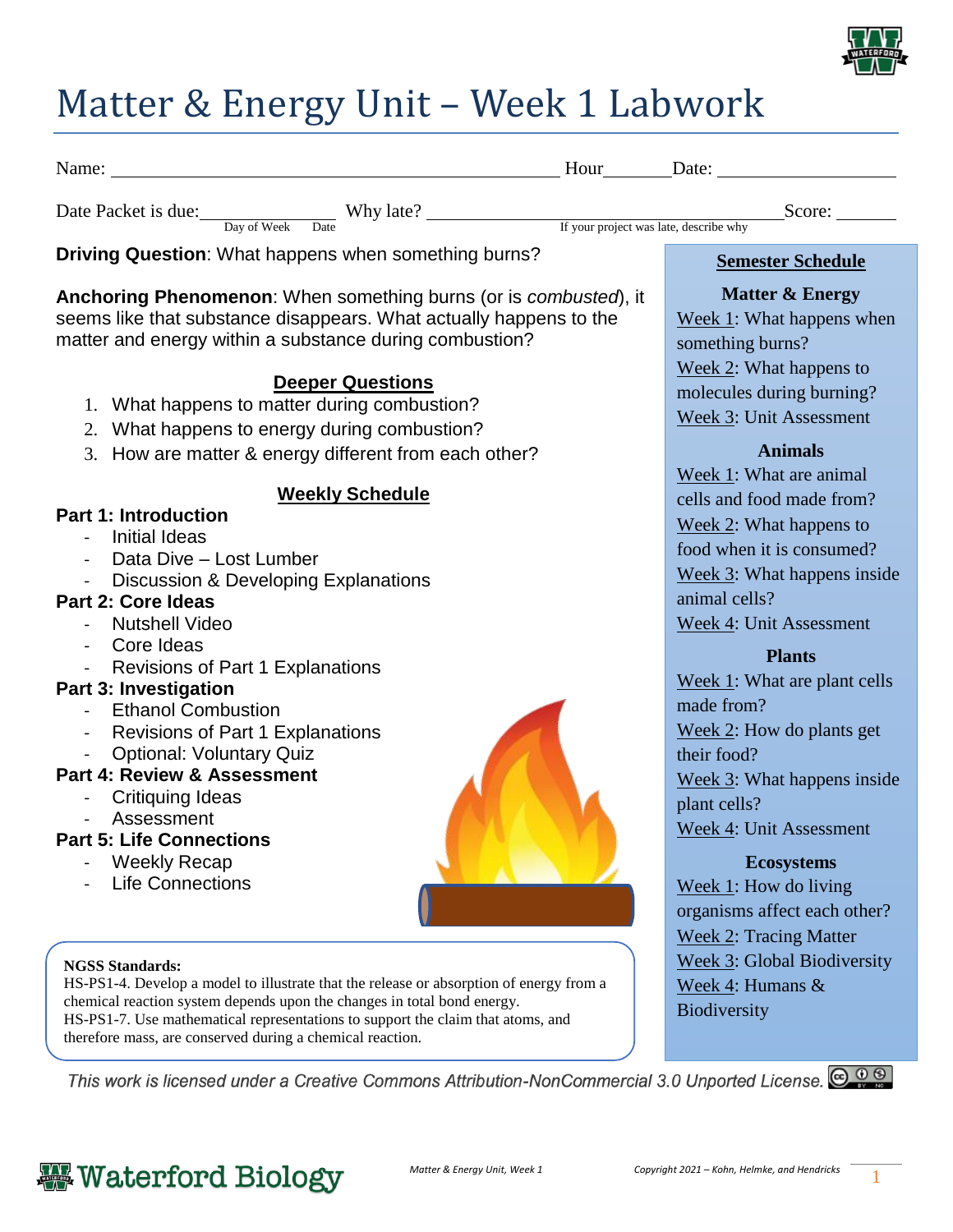

# Part 1: Introduction

**Overview:** In this activity, your group will review data from two different scenarios in order to identify patterns and trends that you will use to develop an explanatory model. You will then compare your observations and explanations to those of other groups in order to check your accuracy and refine your explanatory model.

### **Data Dive: Lost Lumber**

**Directions**: Begin by reading the hypothetical scenario below. Then look at the data provided below. Use this information to answer the questions on the following page. If you are unsure about how to interpret the data, work with your group and seek help from your instructor if necessary. Your instructor will decide if you should record your answers using the space provided in this packet, a dry erase board, a digital document, or another option.

**Introduction**: A high school student sells firewood to a state park campground as a part time job. This student must weigh the wood on a large scale at the state park because they are paid by the pound. When the student weighs the dry wood, the scale reads 300 lbs. Unfortunately, a spark from a nearby fire lands on some dry leaves on the wood, causing it to burst into flames. Because the wood is dry, it burns rather quickly. After a while, all that remains are a pile of ashes weighing 10 lbs.



**How to read this graph**: The initial weight (or *mass*) of the wood can be determined by looking at the first bar on the left (labeled *Initial Mass*). The top of this column aligns with the value of 300 lbs. on the y-axis (the scale on the left-hand side). The final mass of the wood (the ashes) can be determined by looking at the bar on the right. You can see that this column only goes up to 10 lbs. on the y-axis.

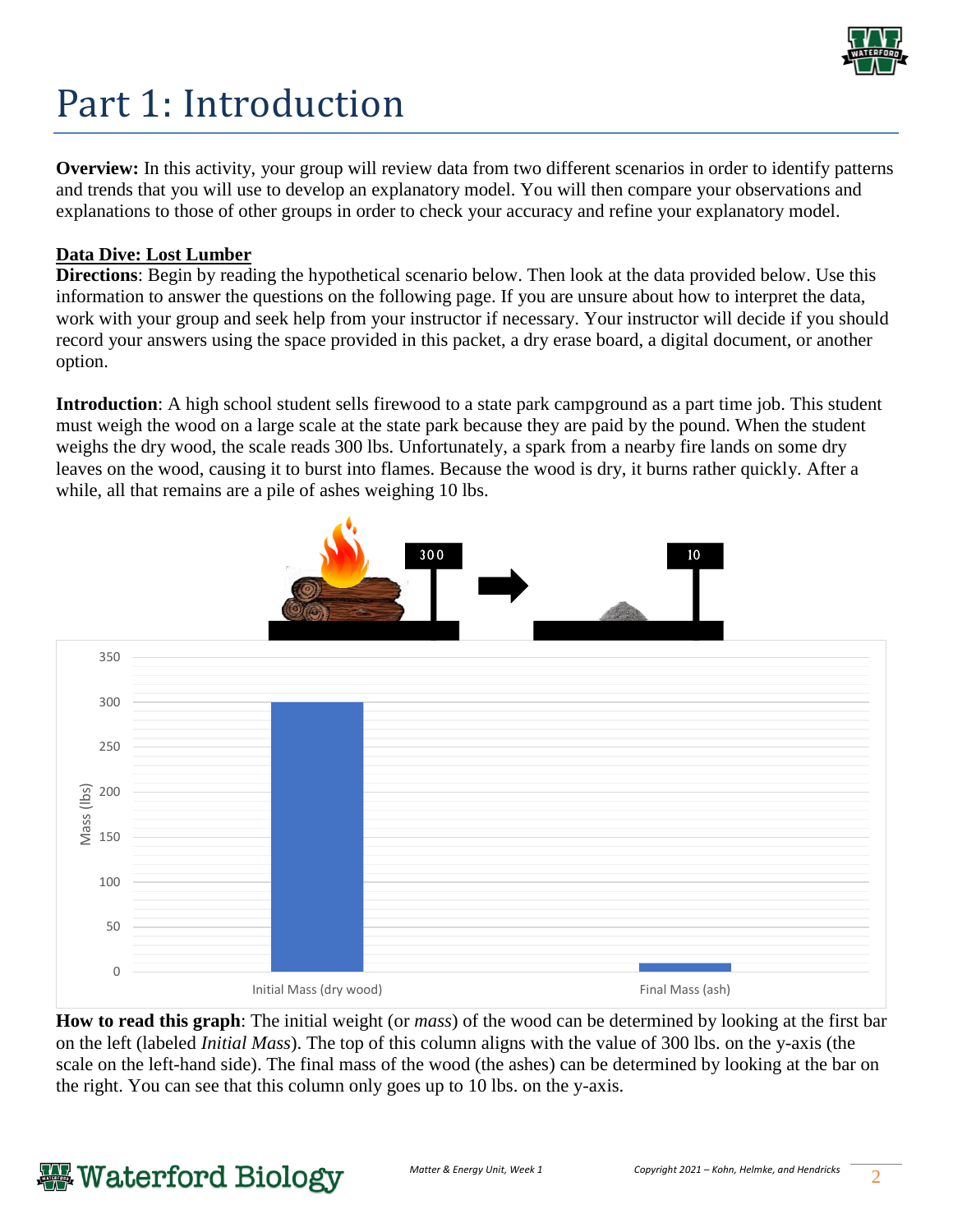

#### 1. **In your groups, answer the following questions:**

- a. What was the initial mass of the wood? In other words, how much did the wood weigh initially?
- b. What was the final mass of the wood (i.e., the weight of the ashes)?
- c. What was the total change in mass? (Initial mass Final mass = Total Change in Mass).

## 2. **A group of students are asked to explain what happened to the mass of this wood. Read the following responses from students.**

- a. Avery thinks that the atoms in the wood were turned into heat and light energy when the wood was on fire, and that the energy dissipated away. This causes a loss of mass.
- b. Bristol thinks that the fire destroys the atoms in the wood, causing a release of energy that can be detected as light and heat.
- c. Chandra thinks that atoms in the wood molecules are being rearranged to form new molecules that aren't visible to our eyes; this process gives off energy.

## 3. **For each response, decide as a group whether you agree, partially agree, or disagree. Then briefly provide your reasoning for your decision. If you are unsure, provide your best guesses at this time.**

| Avery:          | agree | partially agree | disagree |  |
|-----------------|-------|-----------------|----------|--|
|                 |       |                 |          |  |
|                 |       |                 |          |  |
| <b>Bristol:</b> | agree | partially agree | disagree |  |
|                 |       |                 |          |  |
| Chandra:        | agree | partially agree | disagree |  |
|                 |       |                 |          |  |

4. **What do you think happened to the wood when it burned?** As a group, discuss what you think happens when a substance when it burns. Why isn't the mass of the ashes equivalent to the mass of the dry wood? What happened to the other 290 lbs. of matter that was in the wood before it burned?

*Be prepared to discuss your ideas with other groups and/or as a class. If you have prior experiences or knowledge that can be helpful, please share this with when you are discussing your ideas.* 

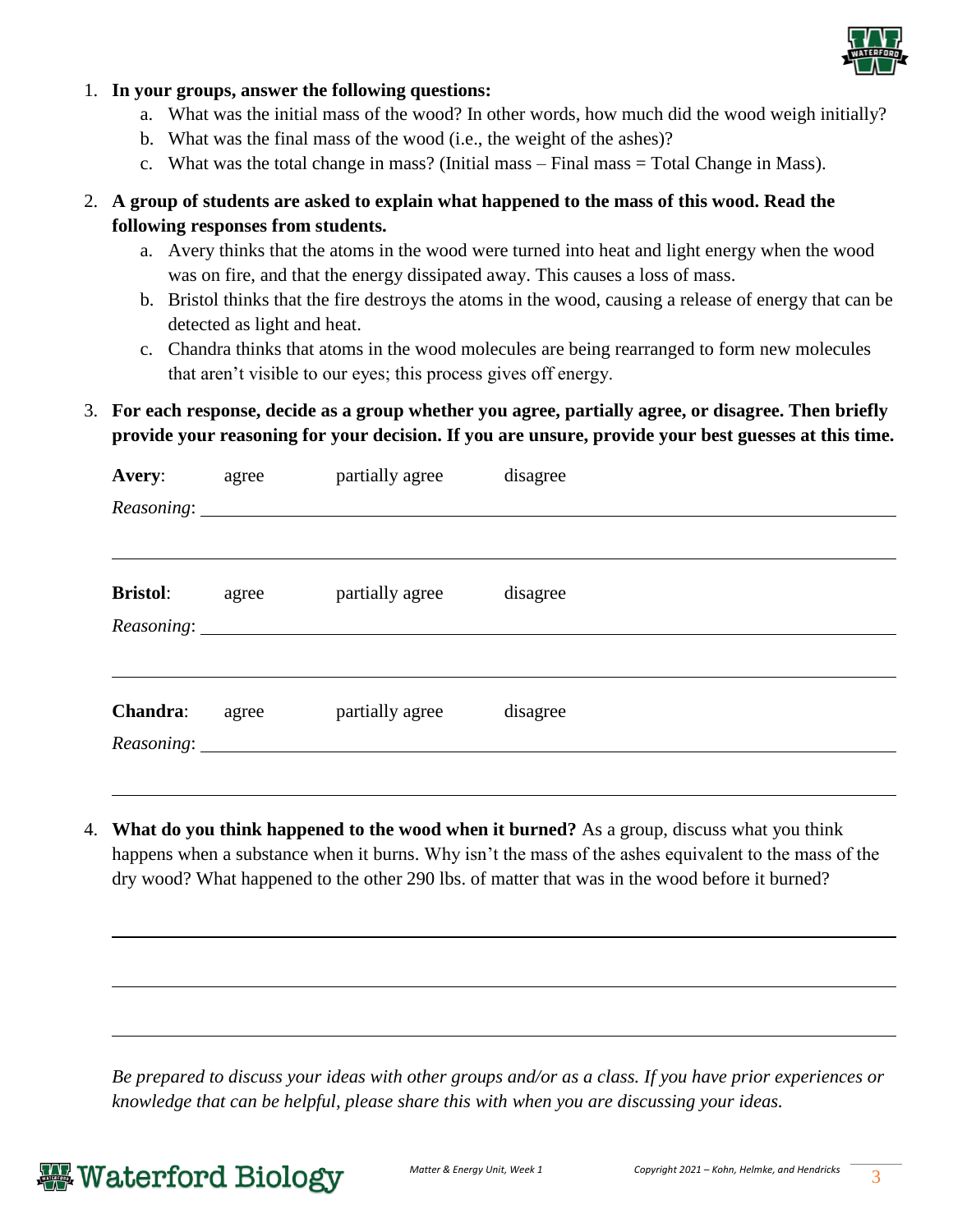

# Part 2: Core Ideas

**Overview**: In this activity, you will begin by watching a short video. This will help to clarify some of the questions you may have had yesterday.

Next, you will look at a short slideshow presentation. This will provide you with core ideas that will help you clarify your initial ideas. Your instructor will decide on how to implement this portion depending on your previous experience and capabilities with this content.

You will then work in small teams to answer the questions listed below. You should take notes in a notebook, on a dry erase board, or a digital document so that you are prepared to deliver your responses during the class discussion that will follow. *Note: your instructor may assign specific questions to your group if time is limited.* 

## **Nutshell Video**:<https://www.youtube.com/watch?v=ktFZTp9ZUbQ>

## **Core Ideas Presentation**: <https://bit.ly/wuhsbio-me-w1>

## **Driving Questions**:

- 1. What is the difference between matter and energy?
- 2. How are the following different from each other? *Atoms, mass, elements, molecules.*
- 3. If a substance gains *mass*, what is happening to the amount of *atoms* in that substance?
- 4. What are the four kinds of energy? How are these all related to each other? *For each of the following, justify your answer with an explanation.*
- 5. True or false: when something burns, the atoms in that substance are destroyed.
- 6. True or false: when something burns, the atoms in that substance become energy.
- 7. True or false: when something burns, the energy in that substance is destroyed.
- 8. True or false: when something burns, the carbon atoms in that substance are turned into oxygen and hydrogen atoms.
- 9. True or false: some atoms that were found in dinosaurs exist in organisms that are alive today.
- 10. True or false: the amount of energy in the universe at the time of the dinosaurs is the same today.

**Revising Explanations**: Return to your original explanation that you created at the end of Part 1. Based on this new information, how would you now respond to this question?

*I think that when the wood burned*…

## **Remember the following "rules" for energy and matter:**

- **All solids, liquids, and gases are made of tiny particles called atoms**. Multiple atoms can bond together to form molecules (*e.g., water molecules consist of 1 oxygen atom & 2 hydrogen atoms*).
- In biology, **atoms last forever**. Atoms cannot be created or destroyed (*e.g., a carbon atom is always a carbon atom*). If something gains mass, it gains atoms. If it loses mass, it loses atoms. Atoms found on molecules can be rearranged to form new molecules.
- In biology, **energy lasts forever**. Energy cannot be created or destroyed. Energy can exist as light, heat, motion, or as chemical energy stored in the bonds of molecules. Energy in one form can be transferred into a different form (*e.g., light energy can be transformed into heat energy*).

*Matter & Energy Unit, Week 1 Copyright 2021 – Kohn, Helmke, and Hendricks* 4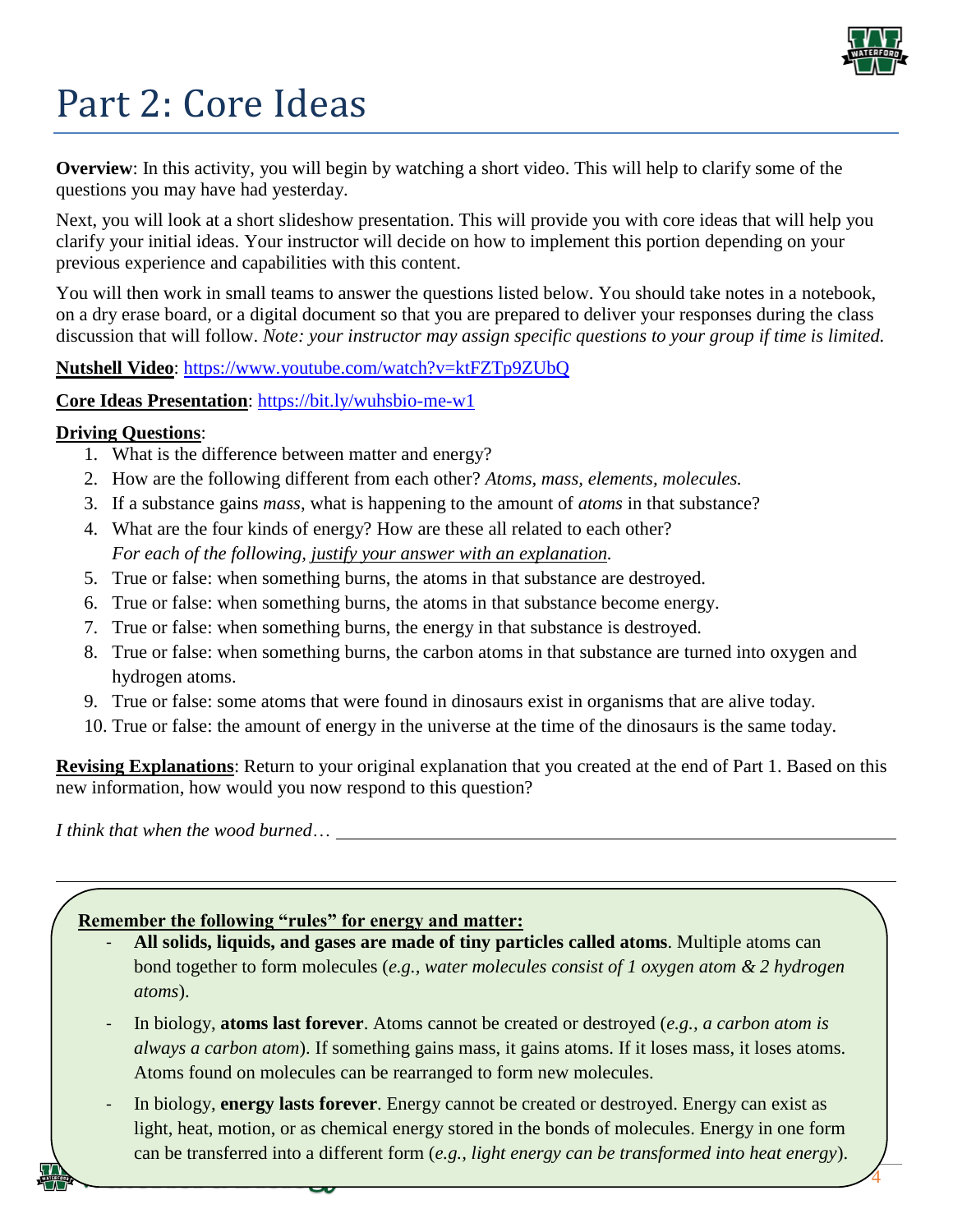

# Part 3: Investigation

**Overview:** In this activity, you will be collecting two forms of evidence to determine what happens to the mass of a substance during combustion. The first source of evidence is the change in mass; if something gains mass, it gains atoms. If it loses mass, it loses atoms. The second is a chemical called BTB. When you start the investigation, it should be green. If it turns yellow, the surrounding air gained  $CO<sub>2</sub>$  molecules. If it turns blue, the surrounding air lost CO<sup>2</sup> molecules. (*Overview video*: [https://www.youtube.com/watch?v=TZ6rlZdwDzU\)](https://www.youtube.com/watch?v=TZ6rlZdwDzU).

**Materials Needed (per group)**: glass petri dishes (2); ethanol; digital scale or balance; lighter (your instructor may choose to light your petri dishes for you); a large container (to put out the flame); safety glasses/goggles

#### **Directions:**

- 1. **Begin by reviewing the ideas from Parts 2 with your group**. Check to see if anyone is unsure about any of these concepts.
- 2. **Next, briefly return to the data and questions from Part 1.** Briefly address each question as a team.
	- a. Are you better able to answer these questions now than the first time you tried?
	- b. How have your answers changed since you first saw these questions?

### 3. **Next, complete the predictions questions below:**

A. How do you think that the mass of the ethanol and petri dish will change as a result of combustion?

*I think that the mass of the petri dish and ethanol will because because* 

B. **What do you think will happen to the matter in the ethanol when it is combusted?** Will it disappear? Will it become something else? Be as specific as you can:

C. **What will happen to the amount of energy in the petri dish?** Will it increase, decrease, or stay the same? Explain:

D. **How will you be able to tell if energy and/or matter is being transformed?** List all the things that you could observe or measure that would suggest that energy and matter are being changed:

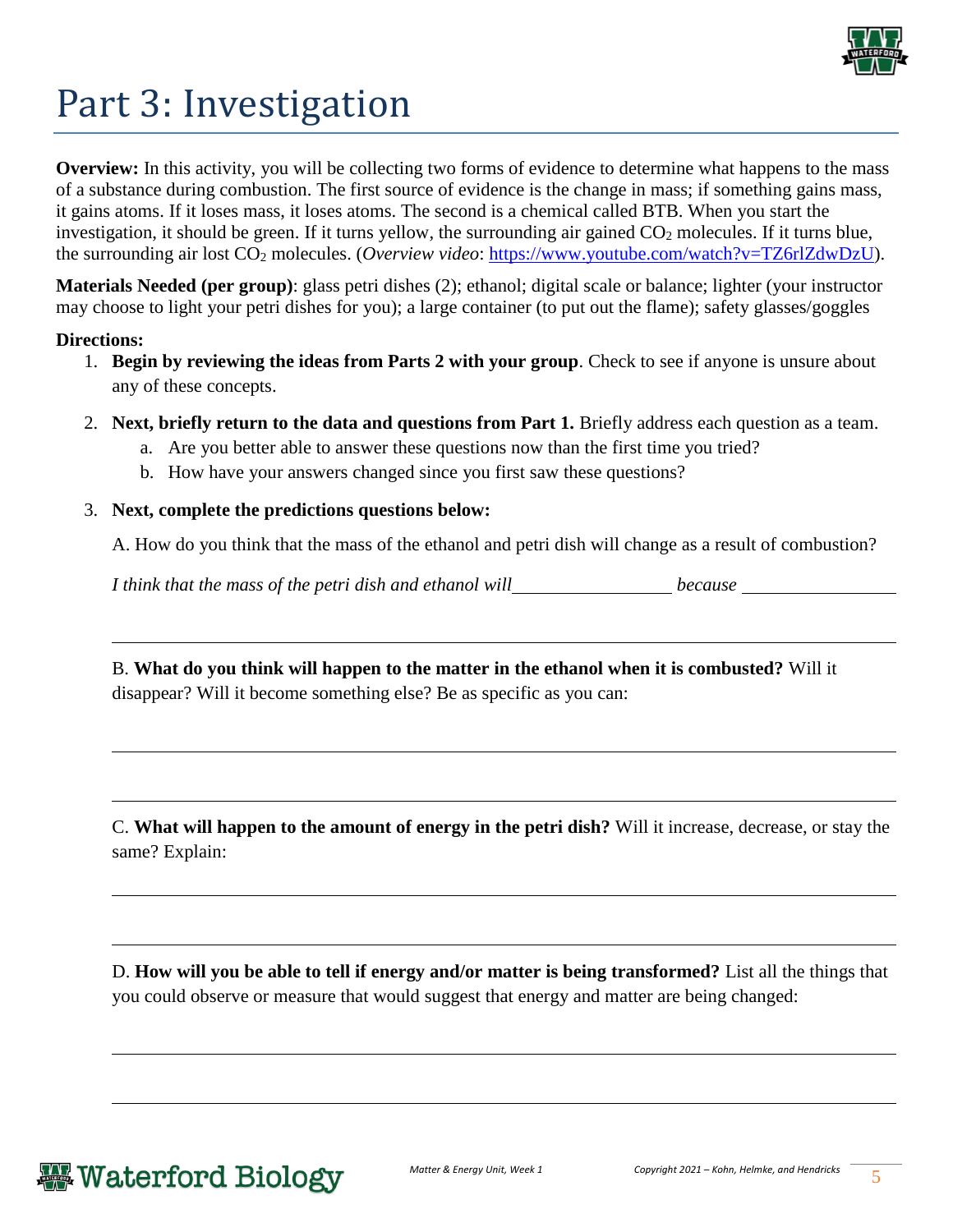

- 4. **Next, complete each of the following steps for the ethanol combustion lab. Check the box as you complete each step**. Your instructor may decide to complete some of these steps for you.
	- a.  $\Box$  Add ethanol to an open glass Petri dish.
	- b.  $\Box$  Turn on a digital scale so that it reads "0" g. Place the Petri dish with ethanol on the scale. Record the mass of the ethanol and Petri dish below:

*Starting mass of ethanol and petri dish: g*

c.  $\Box$  Fill another Petri dish with fresh blue BTB. Record the time and color of the BTB below.

*Time: Color:* 

- d.  $\Box$  Place the Petri dish with BTB next to the Petri dish with ethanol. Be sure the large container fits on top of the two dishes.
- e.  $\Box$  Ask your instructor to ignite the ethanol with a lighter as you observe from a safe distance. They will immediately put the large container on top of both the glass Petri dish with burning ethanol and the Petri dish of BTB. Observe: the flame will go out quickly inside the container.
- f.  $\Box$  If time allows, your instructor may guide a class discussion about your predictions. If so, pay attention to see if others had similar or different ideas as each group presents their results.
- g. □After about 20 minutes, remove the container. Observe the color of the BTB. Record this in Part C.
- h.  $\Box$  Place the Petri dish with ethanol on the digital scale and record the mass below.

*Ending mass of ethanol and petri dish: g*

*Time: Color:* 

5. **Answer the questions on the next page** after reviewing the "rules" for matter and energy below.

## **Remember the following "rules" for energy and matter:**

- **All solids, liquids, and gases are made of tiny particles called atoms**. Multiple atoms can bond together to form molecules (*e.g., water molecules consist of 1 oxygen atom & 2 hydrogen atoms*).
- In biology, **atoms last forever**. Atoms cannot be created or destroyed (*e.g., a carbon atom is always a carbon atom*). If something gains mass, it gains atoms. If it loses mass, it loses atoms. Atoms found on molecules can be rearranged to form new molecules.
- In biology, **energy lasts forever**. Energy cannot be created or destroyed. Energy can exist as light, heat, motion, or as chemical energy stored in the bonds of molecules. Energy in one form can be transferred into a different form (*e.g., light energy can be transformed into heat energy*).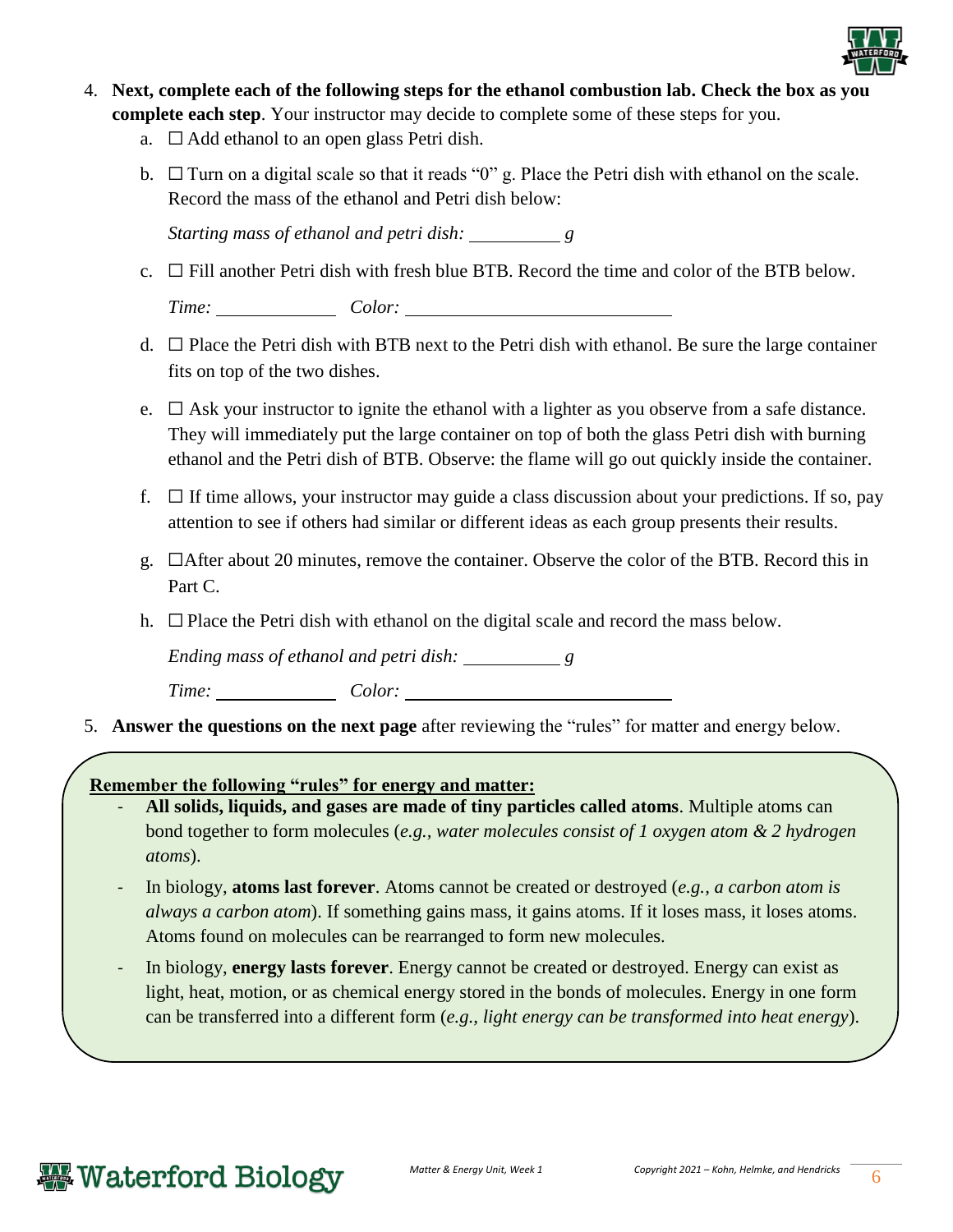

6. A. If mass changes, matter has moved. If something gains mass, it gains matter. If something loses mass, it loses matter. **Did matter move from one place to another in this activity? Explain using data.** 

B. **If there was matter movement, where did the atoms in the fuel go? Did they disappear, or did something else happen?** Explain using evidence from the investigation.

C. **What changes did you observe in the BTB**?

|  | What does this indicate? |
|--|--------------------------|
|  |                          |

D. Movement, light, an increase in temperature, or a chemical reaction are indicators of energy transformation. **Was there any evidence that energy was transformed in this activity? Explain**.

- **7.** When your instructor signals that everyone is ready, discuss your findings as a class. **Be sure to address the following:** 
	- a. Did everyone have similar results for changes in mass?
	- b. Did everyone have similar results for changes to BTB?
	- c. What similarities were there among the ideas of different groups? How did they differ?

**Revising Explanations**: Return to your original explanation that you created at the end of Part 1. Based on this new information, how would you now respond to this question?

- 8. *I think that when something burns*…
- 9. A friend explains to you that when something is burned, that substance is "used up" and the matter and energy in that substance disappears as it is burned. **Are they correct? Explain.**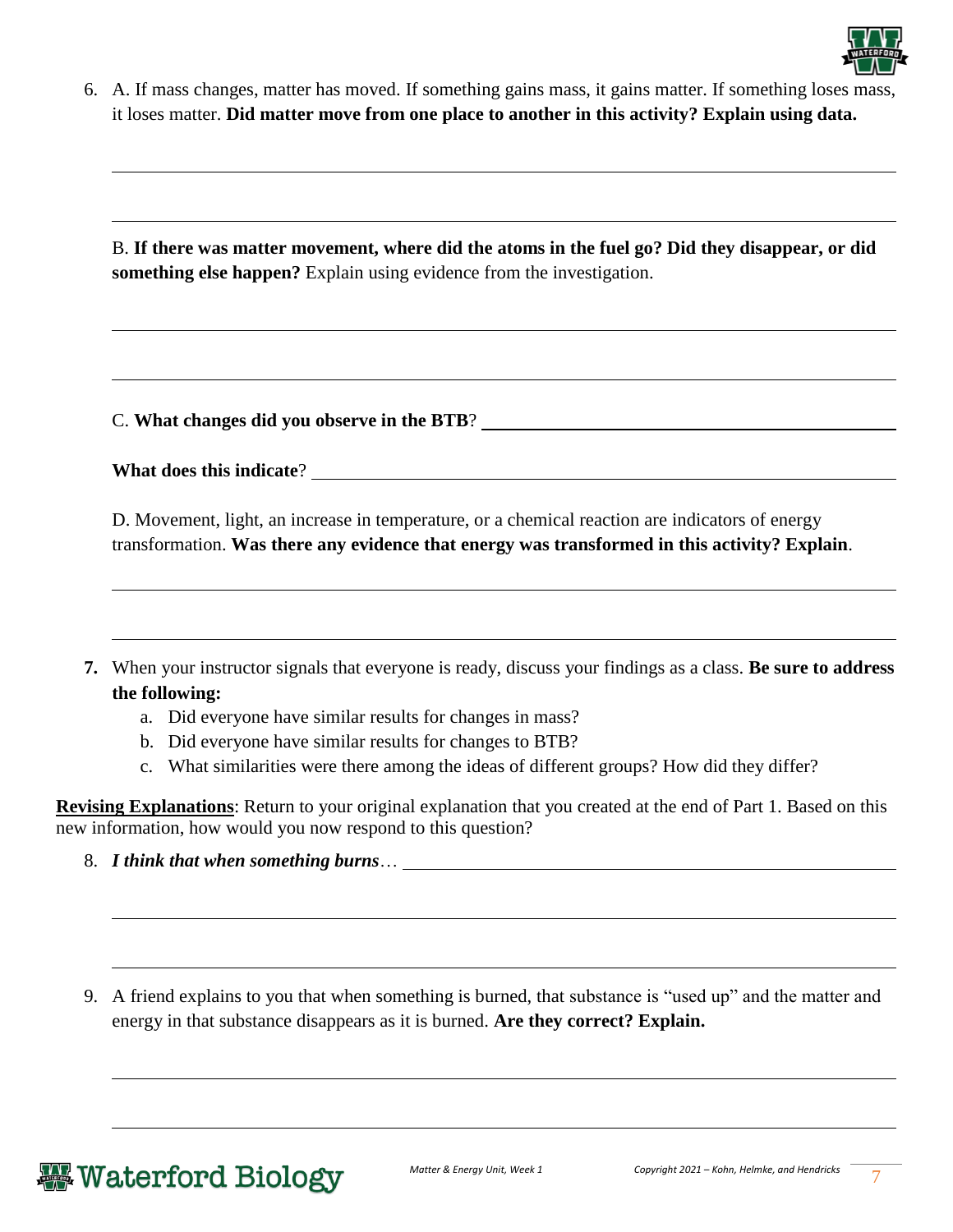

## Part 4: Review & Assessment

**Overview:** you will begin by reviewing the driving questions below in your small groups. For each objective, rank it as a 1 (*completely unsure*), 2 (*somewhat unsure*), or 3 (*completely sure*) based on your comfort with that objective. Then work in teams to create responses to the questions (your instructor will determine if you will answer all the questions or only a portion).

After you have had time to create your responses, you will critique the responses of another group before coming together as a whole class. Be sure to use the "rules" for matter and energy as you do so. You will conclude by completing an assessment for this week's ideas.

### **Driving Questions**

- 1. What is the difference between matter and energy?
- 2. How are the following different from each other? *Atoms, mass, elements, molecules.*
- 3. If a substance gains *mass*, what is happening to the amount of *atoms* in that substance?
- 4. What are the four kinds of energy? How are these all related to each other?

### *For each of the following, justify your answer with an explanation.*

- 5. True or false: when something burns, the atoms in that substance are destroyed.
- 6. True or false: when something burns, the atoms in that substance become energy.
- 7. True or false: when something burns, the energy in that substance is destroyed.
- 8. True or false: when something burns, the carbon atoms in that substance are turned into oxygen and hydrogen atoms.
- 9. True or false: some atoms that were found in dinosaurs exist in organisms that are alive today.
- 10. True or false: the amount of energy in the universe at the time of the dinosaurs is the same today.

## **Remember the following "rules" for energy and matter:**

- All solids, liquids, and gases are made of tiny particles called atoms. Multiple atoms can bond together to form molecules (*e.g., water molecules consist of 1 oxygen atom & 2 hydrogen atoms*).
- In biology, **atoms last forever**. Atoms cannot be created or destroyed (*e.g., a carbon atom is always a carbon atom*). If something gains mass, it gains atoms. If it loses mass, it loses atoms. Atoms found on molecules can be rearranged to form new molecules.
- In biology, **energy lasts forever**. Energy cannot be created or destroyed. Energy can exist as light, heat, motion, or as chemical energy stored in the bonds of molecules. Energy in one form can be transferred into a different form (*e.g., light energy can be transformed into heat energy*).